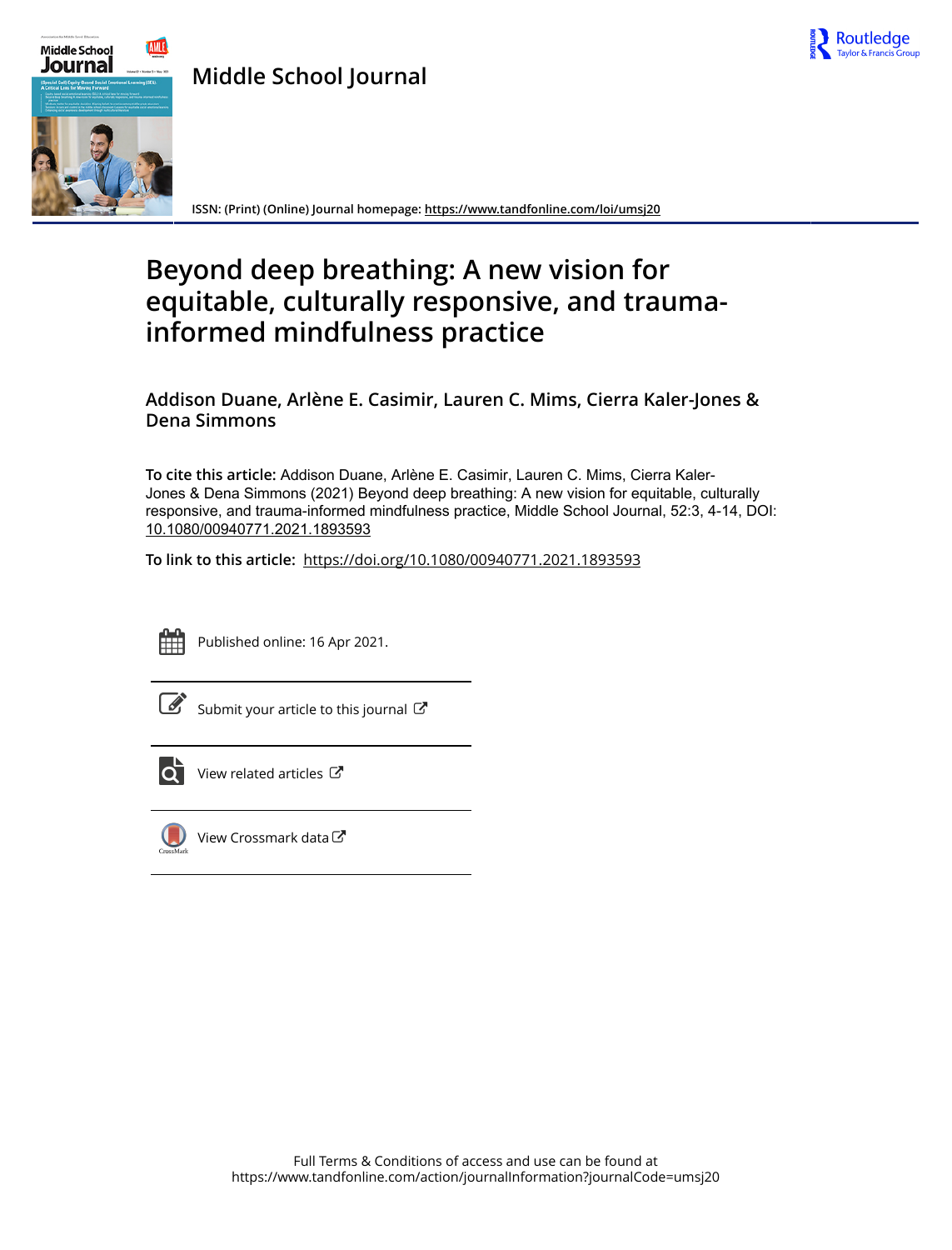# Beyond deep breathing: A new vision for equitable, culturally responsive, and traumainformed mindfulness practice

## *Addison Duan[e](http://orcid.org/0000-0002-0105-1235) , Arlène E. Casimir, Lauren C. Mim[s](http://orcid.org/0000-0002-4801-5311) , Cierra Kaler-Jones, & Dena Simmons*

**Abstract:** As the research on mindfulness expands to include school-based interventions, middle school educators across the country have implemented mindfulness in the classroom. However, similar to other social-emotional learning approaches, when implemented in the absence of cultural context and trauma-informed care, mindfulness can be weaponized. In this paper we describe how educators can facilitate mindfulness practice in the classroom in affirming, culturally responsive and trauma-informed ways. In doing so, we propose a new vision for how mindfulness can further equity work in schools.

**Keywords:** *equity*, *mindfulness*, *social emotional learning*, *trauma-informed*, *culturally responsive practices*

#### *The Successful Middle School: This We Believe* **characteristics**:

• The school environment is welcoming, inclusive, and affirming for all.

*Rachel, a seventh grader, wakes up excited to learn. Usually, she rides the bus to school, scrolling through TikTok for a morning laugh. Once she enters the school building, school resource officers (SROs) shush and tell her to remove her backpack and place her phone in the technology bin. Standing in the long line for the metal detector, she takes a deep breath, hoping her bobby pins do not set off the alarm again. While waiting, the school counselor yells "BELL RINGS IN ONE MINUTE" from the end of the hallway. After the SROs clear her to enter, Rachel stuffs everything in her bag and sprints to her locker on the other side of the building. Another SRO, standing in a doorway with a stopwatch, and a gun in its holster, sees Rachel and yells, "25 SECONDS!" Rachel's heart races as she shoves her backpack into the locker, grabs her books and school supplies, and runs* 

*into the classroom just as the bell rings. From the front of the room, the teacher looks up from her attendance clipboard and says, "Rachel. Amari. Jay. Late. You weren't in your seats at the bell." The teacher then instructs the class to close their eyes, imagine their favorite place to be, and take three deep breaths. Rachel is no longer excited about school, instead she feels anxious and frustrated at the injustice of over surveillance and outward shaming from staff.* 

<span id="page-1-9"></span><span id="page-1-8"></span><span id="page-1-7"></span><span id="page-1-6"></span><span id="page-1-5"></span><span id="page-1-4"></span><span id="page-1-3"></span><span id="page-1-2"></span><span id="page-1-1"></span><span id="page-1-0"></span>For many students like Rachel, a fictional character rooted in the experiences of our students, the middle school (MS) environment can be a source of distress (Durlak, Weissberg, Dymnicki, Taylor, & Schellinger, [2011\)](#page-10-0). Research has found that MS climate and culture play a role in students' social and emotional well-being as well as academic success (Bottiani, Bradshaw, & Mendelson, [2014\)](#page-9-0). Accordingly, it is critical to consider how to improve the educational experiences of middle schoolers (Bishop & Harrison, [2021\)](#page-9-1). Researchers have encouraged integrating mindfulness practices in the classroom as a solution to address the challenges and distressing conditions MS students might experience such as anxiety (Sibinga et al., [2013\)](#page-11-0), school related stress (Sibinga et al., [2013](#page-11-0); Viafora, Mathiesen, & Unsworth, [2015\)](#page-11-1), bullying (Wang, Iannotti, & Nansel, [2009](#page-11-2)), depressive symptoms (Sibinga, Webb, Ghazarian, & Ellen, [2016](#page-11-3)), suicidal ideation and self-harm (Britton et al., [2014](#page-9-2)). Several research teams (Carsley, Khoury, & Heath, [2018;](#page-10-1) Felver, Celis-de Hoyos, Tezanos, & Singh, [2016;](#page-10-2) Zenner, Herrnleben-Kurz, & Walach, [2014](#page-11-4)) have conducted metaanalyses of mindfulness based interventions for youth. Synthesizing their findings: mindfulness has been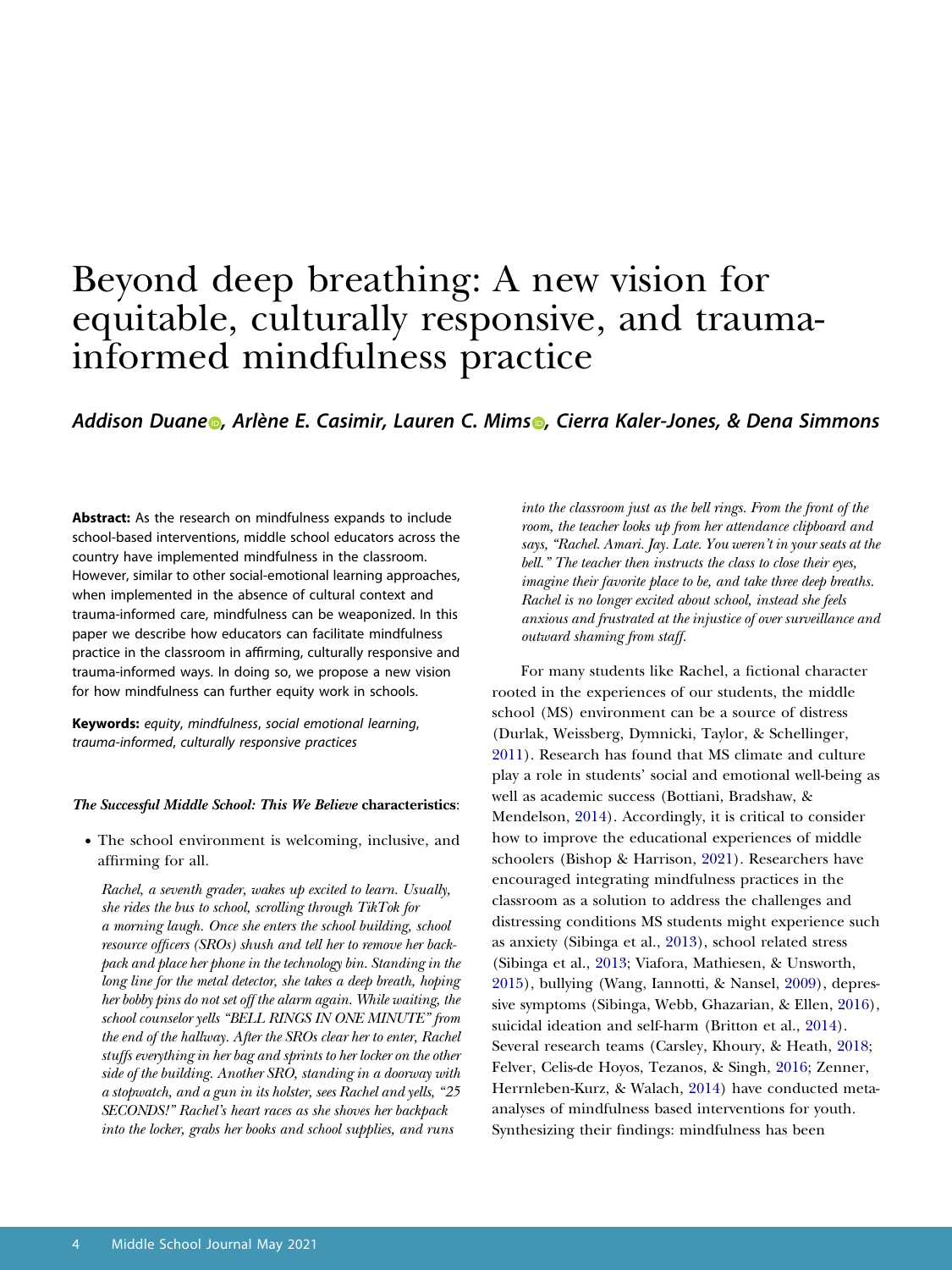<span id="page-2-0"></span>implemented and studied in a variety of settings with adolescents of all ages, mostly focusing on urban, lowincome populations, with significant effects on students' anxiety, mental health, disruptive behavior, and academic outcomes. These findings are important, however, simply engaging in mindfulness practice does not ameliorate existing injustices (i.e. racism, sexism, homophobia, transphobia, xenophobia) nor does it promote educational equity. Defined by Jordan [\(2010](#page-10-3)) as "creating a system of education where all children have equal access to quality instruction and widely available opportunities to learn to their fullest human potential" (p. 142). Moreover, in the absence of adopting a critical lens to analyze mindfulness interventions in schools, school-based mindfulness practices may cause greater harm during the middle school years, a crucial period characterized by significant developmental transitions. In this paper we explore how mindfulness practices are weaponized and outline a new vision for culturally responsive and traumainformed mindfulness in middle schools.

## **Mindfulness in schools**

Most current work on mindfulness in schools draws on the definition from Dr. John Kabat-Zinn, who developed the Mindfulness Based Stress Reduction (MBSR) program (Zenner et al., [2014\)](#page-11-4). Kabat-Zinn ([2003](#page-10-4)) defines the practice as "the awareness that emerges through paying attention on purpose, in the present moment, and nonjudgmentally to the unfolding of experience moment by moment" (Kabat-Zinn, [2003](#page-10-4), p. 145). However, historically, mindfulness has been conceptualized as

<span id="page-2-1"></span>the energy of being aware and awake to the present moment. It is the continuous practice of touching life deeply in every moment of daily life. To be mindful is to be truly alive, present, and at one with those around you and with what you are doing. (Thich Nhat Hanh Foundation, [2020\)](#page-11-5)

<span id="page-2-10"></span><span id="page-2-7"></span>It has been practiced for thousands of years, individually, and part of various religious and secular traditions (Selva, [2020\)](#page-11-6). In fact, the word "mindfulness" is a modern translation of the word *sati*, which comes from a native Indian language spoken during the time of Buddha, Sanskrit (Treleaven & Britton, [2018\)](#page-11-7).

Over the past decade, educators have grown to embrace the popularized version of mindfulness. This type of mindfulness practice, often reduced to breathing strategies and meditation, disregards the cultural roots by implementing

<span id="page-2-12"></span><span id="page-2-8"></span><span id="page-2-6"></span>mindfulness to increase productivity and focus (Shilts, [2018;](#page-11-8) van de Weijer-bergsma, Formsma, de Bruin, & Bögels, [2012\)](#page-11-9) rather than to feel alive and present. Additionally, "beautiful, White, blonde" practitioners often deliver the interventions (Patricio, [2020](#page-10-5); Piacenza, [2018\)](#page-11-10), which centers White practitioners and portrays an inaccurate depiction of true mindfulness practice.

#### **The danger of unexamined mindfulness**

<span id="page-2-9"></span><span id="page-2-5"></span>Many have cited mindfulness as a "cure" for all problems (Patricio, [2020;](#page-10-5) Treleaven & Britton, [2018\)](#page-11-7). Like other social emotional learning (SEL) programs, it highlights an incomplete narrative that children need an intervention to save them from themselves (Simmons, [2017](#page-11-11)). The underlying messages of this assertion are that everyone benefits from mindfulness, people should adopt it ubiquitously, and people need saving. However, similar to other SEL interventions, without sociopolitical and racial context, mindfulness practices can become inherently problematic (Madda, [2019](#page-10-6)) or turn into another form of policing (Kaler-Jones, [2020](#page-10-7)). In her piece "Mindfulness Won't Save Us. Fixing the System Will," Christina Torres [\(2019\)](#page-11-12) wrote:

<span id="page-2-11"></span><span id="page-2-3"></span><span id="page-2-2"></span>Teaching students to meditate will help manage their anger or frustration, but it won't remove a system that mass incarcerates their neighbors and family members. Giving students skills in socioemotional learning can help students better process and express their opinions, but it won't erase a system that was built not only to their disadvantage, but also sometimes actively set up to see them fail. (para. 5)

<span id="page-2-4"></span>We contend that without acknowledging systemic causes of distress and students' context, school-based mindfulness practices in MS will not prevent trauma from occurring and may exacerbate students' trauma responses. In turn, mindfulness can run the risk of being weaponized by the very people bringing it into the space. In this case, the concept of weaponization (Pascale, [2019](#page-10-8)), refers to educators, unintentionally and inadvertently, using mindfulness practices to manipulate, coerce, or commit acts of emotional, psychological, and curricular violence.

## **The need for affirming, culturally responsive and trauma-informed mindfulness practices in the classroom**

In this paper, we describe how educators can facilitate mindfulness practice in the classroom in affirming, culturally responsive and trauma-informed ways. In doing so,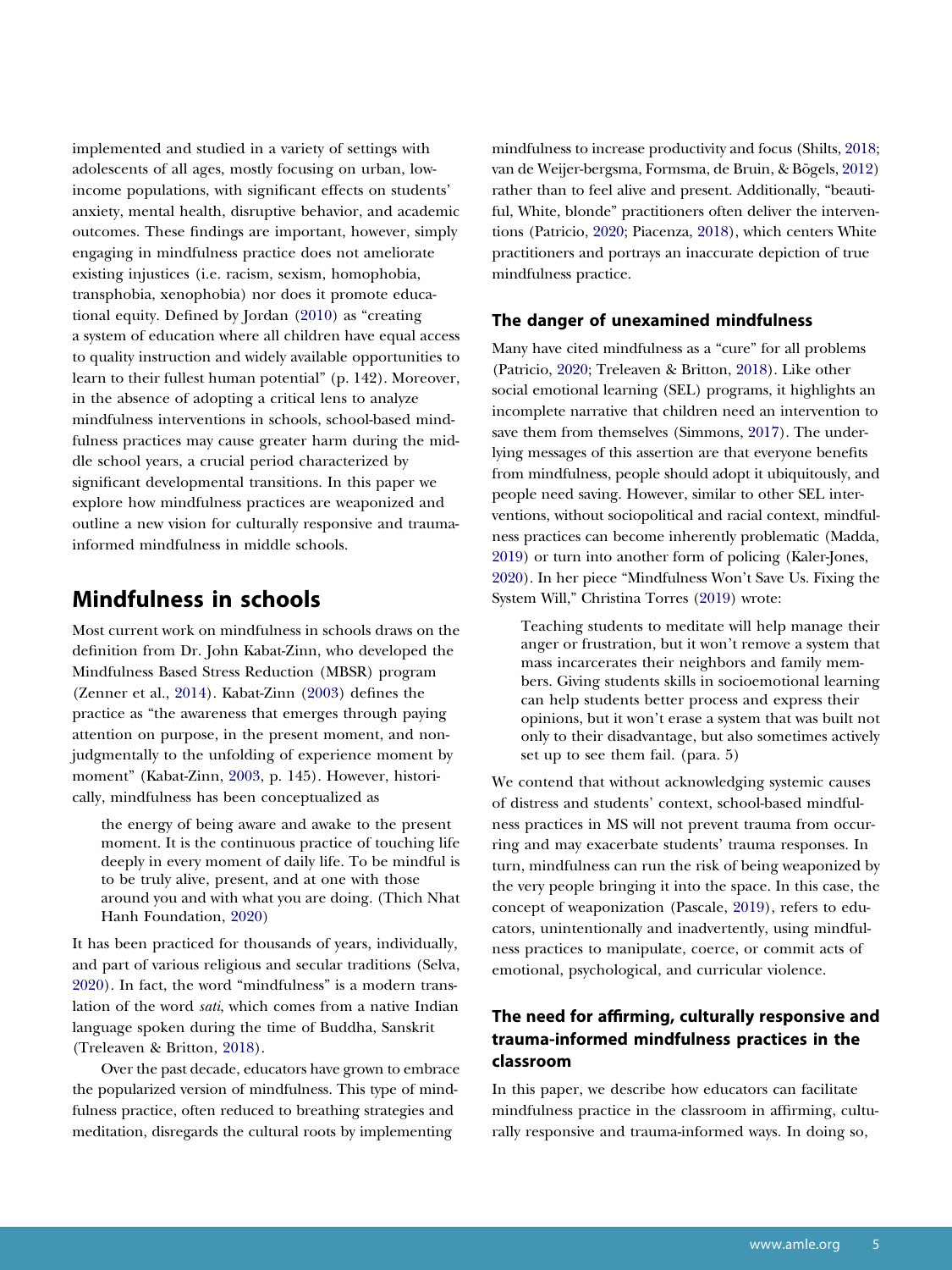we propose a new vision for how mindfulness can further equity work in schools. Drawing on personal experiences as educators as well as empirical evidence, we invite MS educators to consider integrating this new vision for mindfulness practice into the classroom.

# **Theoretical framework**

<span id="page-3-10"></span><span id="page-3-8"></span>There are two key concepts that can help make mindfulness a powerful intervention: trauma-informed care and culturally responsive practice. In this section, we will define each separately, as they have existed as distinct entities in education, and later explore the intersection of the two as they apply to mindfulness. With respect to trauma-informed care, the Substance Abuse and Mental Health Administration (SAMHSA) identified six principles of trauma-informed care that support healing when integrated across policies, practices, and procedures. The principles are: 1) safety; 2) trust and transparency; 3) peer support; 4) collaboration and mutuality; 5) empowerment, voice, and choice; and 6) cultural, historical, and gender issues (Substance Abuse and Mental Health Services Administration, [2014\)](#page-11-13). Although SAMHSA designed these principles for clinical practice (Menschner & Maul, [2016\)](#page-10-9), educators have applied these domains to schools and classrooms (Chafouleas, Johnson, Overstreet, & Santos, [2015](#page-10-10); Kataoka et al., [2018\)](#page-10-11), and they have served as a framework for district-wide implementation, schoolspecific intervention, and classroom practice (see Kataoka et al., [2018](#page-10-11) for case studies). The need for traumainformed care in education is highly relevant, with recent population estimates suggesting that almost two-thirds of children in the United States experience at least one traumatic event before age sixteen (Copeland, Keeler, Angold, & Costello, [2007](#page-10-12)). While SAMHSA's sixth pillar, cultural, historical, and gender issues, mentions the need for culturally affirming trauma-informed care, it does not fully address the concept of equity by failing to make the connection between equal access and opportunity for *all*.

### <span id="page-3-5"></span><span id="page-3-2"></span><span id="page-3-1"></span>**Trauma-informed mindfulness**

Trauma-informed mindfulness combines traumainformed care with mindfulness practice. In his book *Trauma Sensitive Mindfulness*, Dr. David Treleaven and Britton ([2018\)](#page-11-7) root mindfulness practice in concepts put forth by SAMHSA and the National Child Traumatic Stress Network, blending trauma-informed care with mindfulness and meditation (p. xxii). Similarly, Kelly and Garland [\(2016\)](#page-10-13) define Trauma-Informed Mindfulness-Based Stress Reduction as practices that pair mindfulness with traumaspecific psychoeducation, while facilitating awareness aimed at avoiding re-traumatization. These interventions have been applied to students in the classroom, women in prisons, and survivors of violence, and significantly improved participants' healthy coping, decreased stressrelated symptoms, and enhanced participants selfregulation skills (Kelly & Garland, [2016;](#page-10-13) Rousseau, Long, Jackson, & Jurgensen, [2019;](#page-11-14) Sibinga et al., [2016\)](#page-11-3).

<span id="page-3-9"></span><span id="page-3-6"></span><span id="page-3-0"></span>In reviewing the literature on mindfulness, we found few studies that considered the intersection of equity, trauma-informed care, and mindfulness. In other words, the concept of equity is frequently omitted from research studies and interventions. There is danger in citing literature absent of race and equity, especially when applying findings to school settings (Alvarez, [2020\)](#page-9-3). Mindfulness practice that fails to center equity and racial justice, like other SEL programs, can become "white supremacy with a hug" (Simmons, 2020, as cited in Madda, [2019](#page-10-6)).

## **Culturally relevant pedagogy and culturally responsive practices**

<span id="page-3-7"></span>Because of this gap, we must combine trauma-informed care with culturally responsive practices, which explicitly addresses equity. Ladson-Billings [\(1994](#page-10-14)) defined culturally relevant pedagogy as practices that utilize students' culture to impart knowledge, skills, and attitudes. She invites educators to tap into the inner well of richness that already exists in students' culture and lives, while charging us to acknowledge that the children in our classrooms are "heirs to a great tradition of art, music, dance, science, invention, oratory, and so on" (p. 152). Geneva Gay [\(2000\)](#page-10-15) expanded on Ladson-Billings' landmark theory to include every aspect of the school experience by developing a framework for culturally responsive pedagogy. She outlined culturally responsive practices (CRP) as using cultural knowledge, prior experience, and frames of reference to make learning more relevant for all students (Gay, [2010\)](#page-10-16). In this way, CRP is validating, multidimensional, comprehensive, transformative, empowering, and emancipatory (Gay, [2000](#page-10-15)).

## <span id="page-3-4"></span><span id="page-3-3"></span>**Culturally responsive, culturally competent mindfulness**

Currently, a number of scholars are engaging in research around the concept of culturally responsive, culturally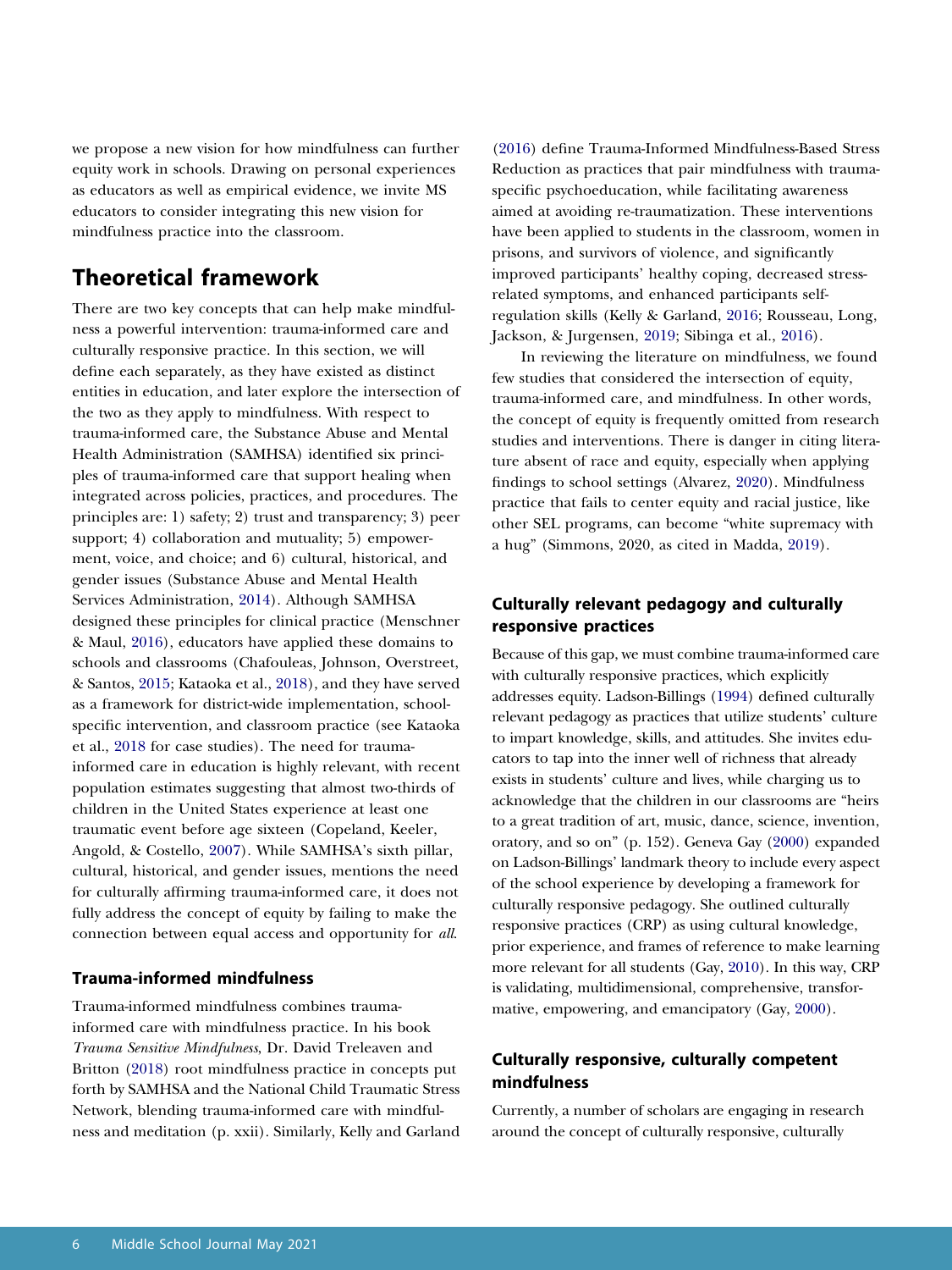<span id="page-4-4"></span><span id="page-4-2"></span><span id="page-4-0"></span>competent, or multicultural mindfulness (e.g. Fuchs, Lee, Roemer, & Orsillo, [2013;](#page-10-17) Ivers, Johnson, Clarke, Newsome, & Berry, [2016;](#page-10-18) Perera-Diltz & Greenridge, [2018\)](#page-10-19). Watson-Singleton, Black, and Spivey ([2019](#page-11-15)) generated a multidimensional model for culturally responsive mindfulness, to include intervention factors such as: African American facilitators; prioritization of cultural values including self-empowerment, interdependence, and storytelling; culturally-tailored resources and culturally familiar terminology; factors outside the intervention: location; and individual factors: religious concerns, perceived benefits, and holistic health. Building on Black's culturally grounded work, we integrate these elements within classroom mindfulness practices and consider the many ways mindfulness is practiced already in our students' communities.

Drawing from these existing frameworks, we propose combining culturally responsive practices and traumainformed care to mindfulness practices in the MS classroom. It is important to note that implementation, as with all SEL practices, is not about checking a box. Instead, it is a deep and long-lasting commitment to justice that changes every aspect of the school experience to ensure that all students, specifically those who have been historically marginalized, have an equal opportunity to thrive and develop their mindfulness practice.

**It is important to note that implementation, as with all SEL practices, is not about checking a box. Instead, it is a deep and long-lasting commitment to justice that changes every aspect of the school experience to ensure that all students, specifically those who have been historically marginalized, have an equal opportunity to thrive and develop their mindfulness practice.** 

In other words, there is no quick fix. The following section outlines important considerations for mindfulness practice.

# **A new vision for centering equity: Culturally responsive and trauma-informed mindfulness practice**

Our new vision centers equity in mindfulness practice by situating the tenets of CRP within three of the traumainformed SAMHSA principles: safety, trust and transparency, and collaboration and mutuality. In our professional experiences as educators, we observe how mindfulness is misappropriated, weaponized, and co-opted when educators fail to examine and implement practices absent of a traumainformed CRP lens. Where the SAMHSA components fail to center equity, CRP is rooted in equity and justice. By combining the two, we prioritize equity in a new vision for mindfulness practice. Below, we lay out the conventional ways that mindfulness may cause harm to emphasize how practices are misapplied, while also offering suggestions for culturally responsive and trauma-informed practice. Within each section, we return to Rachel, the student from the opening vignette, to provide concrete strategies for centering equity in mindfulness practice in the MS classroom.

### **Safety**

<span id="page-4-1"></span>Haines [\(2019\)](#page-10-20) built upon SAMHSA's ([2014\)](#page-11-13) existing definition of safety (e.g. feeling physically and psychologically safe) by adding "emotional, spiritual, and relational safety … safety gets created when your agency, your interdependence, and your autonomy are affirmed" (Haines, [2019,](#page-10-20) pp. 135–136). The definition of safety, from a CRP lens, should also incorporate intellectual safety, where students know that their educators accept and affirm their ways of being and knowing. By establishing safety comprehensively, culturally responsive and trauma-informed mindfulness is liberating.

While educators strive to create safe classroom communities at the start of the school year, there are ways that they can misuse and weaponize safety, ultimately getting in the way of equity work. Examples of this weaponization may include: forcing students to close their eyes, telling a student in crisis to "just breathe," or mandating that students employ mindfulness while being forced to comply with a potentially oppressive ask, such as doing mindful breathing while standing in a straight line or eating lunch silently (see Fraga, 2016 for one MS example of 'mindful eating' to mandate silent lunch rooms). It could also mean punishing or policing students for employing mindfulness strategies outside of moments when it is most convenient for the teacher.

<span id="page-4-3"></span>Instead, we recommend inviting students to tap into their inner-well of knowing (Ladson-Billings, [2000](#page-10-21)) by trusting that students know what they need to feel safe. In doing so, we validate, affirm, and are responsive to (Bishop & Harrison, [2021\)](#page-9-1) students' experiences while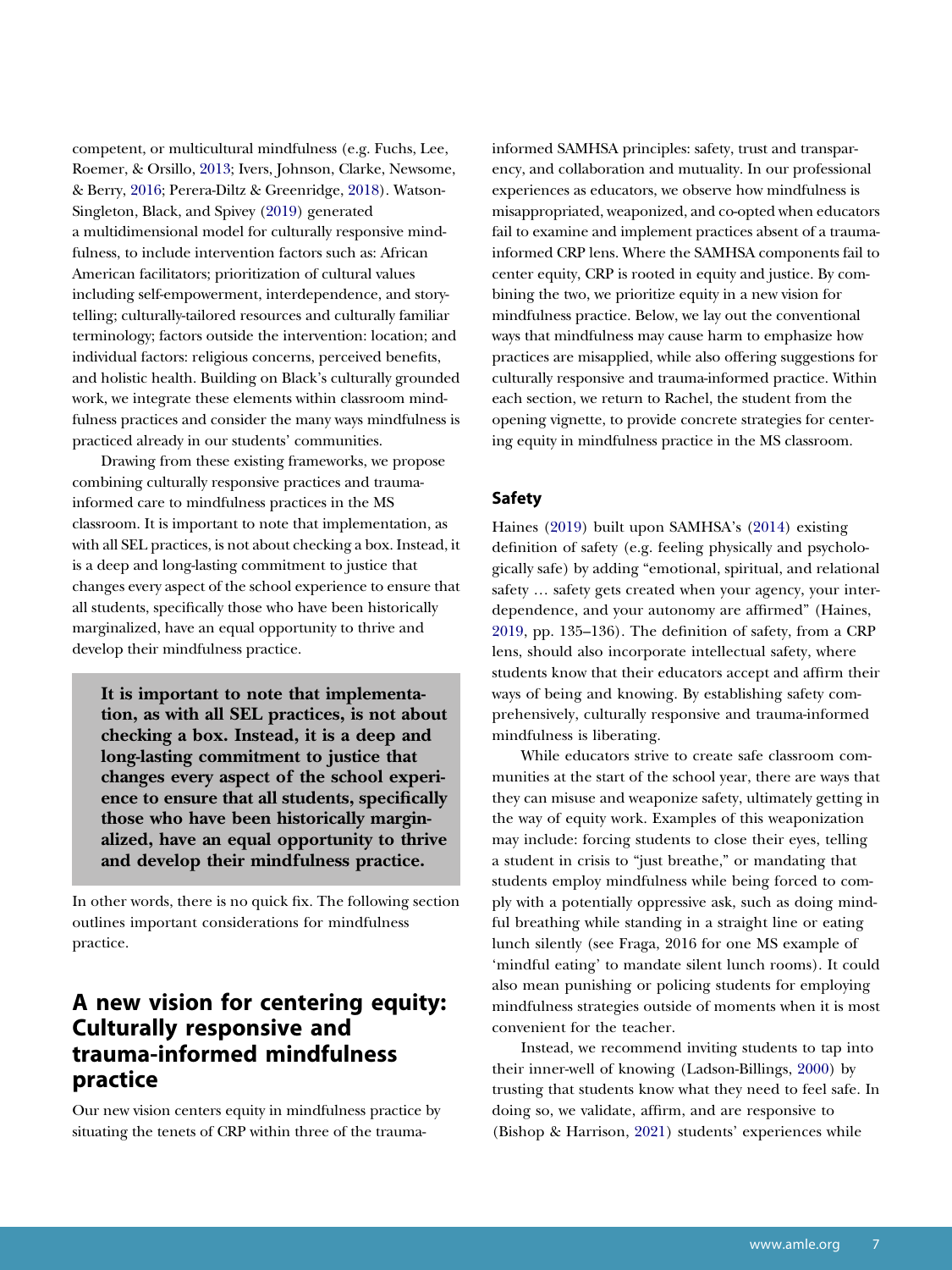<span id="page-5-7"></span>also honoring their choices by moving away from a hierarchical model of teaching and learning, where instruction is rooted in compliance. Educators can also work with students throughout the year to help them build a toolbox of strategies for when they are in crisis. As students are building their individual toolboxes, educators can guide them in evaluating their strategies to ensure that they are not harmful to themselves or others. An important part of the toolbox creation is explicitly teaching students different strategies that they can use to notice, observe, and understand their emotions when triggered. For example, during a mindful breathing exercise, we might give students options for body position and gaze, rather than mandate that every student closes their eyes, which can trigger past trauma for some students (Schwartz, [2019](#page-11-16)). This is a key aspect of centering equity, where each student can learn and practice mindfulness in a way that works for *them*. Mindfulness activities should also be multidimensional (Gay, [2010](#page-10-16)), in that students feel safe and encouraged to use the techniques from their toolbox as the need for it arises, not simply during a teacher-designated time. This approach will also provide opportunity for students to engage in self-reflection and abstract thinking, two important aspects of development during adolescent years (Wigfield, Lutz, & Wagner, [2005](#page-11-17)). In doing this, we honor students' inner knowledge about what they need to safely engage in mindfulness practice both inside and outside of the classroom. Rachel's teacher, for example, could start by acknowledging the stress of arriving late and the trauma inflicted by the safety measures of the school. In welcoming the class, she might say, "should you need it, choose a strategy for a mindful moment, like deep breaths or mindful seeing", creating a safe space for students to own their mindfulness practice.

<span id="page-5-8"></span><span id="page-5-4"></span><span id="page-5-2"></span>In underscoring the importance of safety through a CRP lens, we defy traditional methods of pedagogy and practice by co-constructing equitable and safe spaces, rather than working from teacher established classroom norms driven by educator-centered mindfulness practice. The process of co-construction honors and celebrates students' agency, creates a better MS learning environment (Edwards, [2015](#page-10-22)), and meets the developmental needs of youth who, during adolescence, may place greater emphasis on collaborative constructions (Howe & Zachariou, [2019\)](#page-10-23). The East Bay Meditation Center provides examples for creating a space that is conducive to coconstruction and power sharing (see [Figure 1\)](#page-6-0). Coestablishing these mindful practice agreements is a living and breathing process that continues throughout the school year and in all areas of the classroom. These agreements deepen the classroom's commitment to a safe and brave space where all members of the classroom community collaborate on cultivating physical, psychological, emotional, relational, spiritual, and intellectual safety.

<span id="page-5-3"></span>Germer ([2009\)](#page-10-24) stated that mindfulness is a way of being with one's self and with the world. As educators, we can open a dialogue with students to better understand what mindfulness might look like in their communities. When we invite conversations about how students see mindfulness in their daily practices, with their caregivers, or in their communities, we encourage them to see the true meaning of mindfulness – that it is responsive and a way of being in the world, rather than a way to be more productive or focused. Educators can also engage in thoughtful partnerships with community organizations that students might be a part of to honor communal knowledge, thus contributing to a more community-based process. With this, mindfulness practices are liberatory processes, a both/and of dismantling oppressive systems and creating spaces for healing.

#### **Trustworthiness and transparency**

<span id="page-5-6"></span><span id="page-5-5"></span><span id="page-5-1"></span><span id="page-5-0"></span>Mindfulness is also about being transparent and establishing trust in the classroom, which SAMHSA [\(2014\)](#page-11-13) defined as having all actions, choices, and decisions made visible, and all operations conducted where everyone is fully informed. Integrating equity through CRP also means being transparent, and sharing the history and origins of mindfulness practices as it continues to be culturally appropriated, whitewashed, and co-opted in the United States. Defined as exploitation, misrepresentation, or offense, the act of cultural appropriation exacerbates inequalities and marginalization (Matthes, [2018\)](#page-10-25) by taking elements of other cultures and using without permission, respect, and/or the necessary work needed to honor the culture of origin. For example, the Chinese standing bell, often misattributed as Tibetan singing bowls (Dheden, [2020;](#page-10-26) Price, [1984\)](#page-11-18) is frequently used in school-based mindfulness practice (Brown, [2007](#page-10-27)). Thus, the current theme in mainstream mindfulness practice includes appropriating components of other cultures into something lighthearted and fun, rather than rooted in the sacred practices from which they came.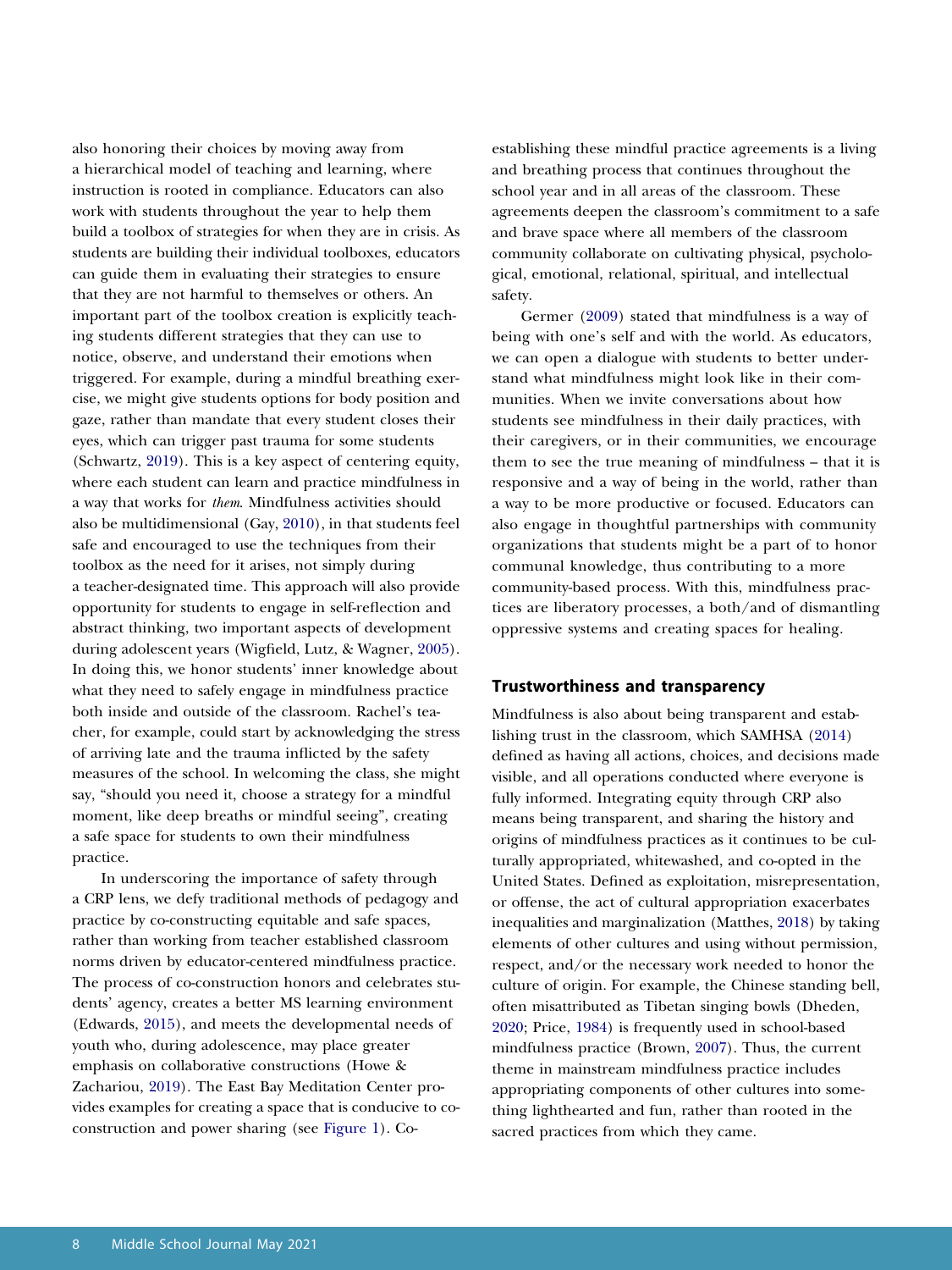Figure 1. Establishing agreements for mindful practice (East Bay Meditation Center, 2017).

1) Be willing to "try on" new ideas or ways of doing things; 2) Speak about your own experiences. Do not speak for others; 3) Try to understand and acknowledge impact. Denying the impact of something said by focusing on intent is often hurtful; 4) Honor multiple realities by using "and" instead of "but" when speaking; 5) Refrain from blaming or shaming yourself and others; 6) If you tend to speak often, consider "stepping back." If you tend to speak only rarely, consider "stepping up;" 7) Try to avoid planning what you'll say as you listen to others. Listen with your whole self; 8) Extend confidentiality to people in the space. Don't name names if you discuss it elsewhere; 9) You can say "I pass" if you don't wish to speak.

<span id="page-6-6"></span><span id="page-6-5"></span><span id="page-6-3"></span><span id="page-6-2"></span><span id="page-6-1"></span><span id="page-6-0"></span>By implementing mindfulness in the absence of trust and transparency, educators also run the risk of exacerbating an already existing power differential (Mccroskey & Richmond, [1983](#page-10-28)). MS students, whose strong need for social belonging and sense of identity further complicate power issues (Tucker, Smith-Adcock, & Trepal, [2011](#page-11-19)), may already view the teacher as more capable, knowledgeable, and wise (Blakeslee, [2014\)](#page-9-4). As a result, students may feel powerless and distrust school staff (Albertini, [2004](#page-9-5)). It is important to note that educators likely do not actively seek out opportunities to exert power, shatter mutual trust, or suppress transparency. However, the presence of the forthcoming examples could contribute to a dangerous power imbalance, which can, in turn, result in the erosion of trust and transparency. During mindfulness practice, teachers may contribute to public humiliation by calling out students for not following directions or not being able to sustain the practice for the designated amount of time. Other harmful practices include outward shaming e.g. "this student decided to laugh instead of focusing on their practice," enacting not-so-micro aggressions (Grinnage, [2019](#page-10-29)) such as "maybe if you cared about breathing more than you

cared about your hair, you could use this practice to improve your focus and grades" or "I don't know why any of you aren't taking this practice seriously, you, more than anyone, need to practice mindfulness because you and your people need to calm down." These statements and others contribute to a failure narrative, (Johnson, [2015](#page-10-30); Simmons, [2017\)](#page-11-11) and compound the problematic power dynamic, thus breaking trust and suppressing transparency.

<span id="page-6-4"></span>Accordingly, when implementing mindfulness practices into the MS classroom, we can avoid the appropriation and exacerbation of the power differential by ensuring that practices distinguish and leverage culture. Leveraging culture aligns with the essential characteristics of successful middle grade schools as described in The Association for Middle Level Education position paper, *The Successful Middle School: This We Believe* (Bishop & Harrison, [2021](#page-9-1)). Specifically, the position paper underscores the importance of Culture and Community (e.g. the school environment is welcoming, inclusive, and affirming for all) in designing effective middle school environments. To do this within mindfulness practice, we can name the ways people from the West, East, African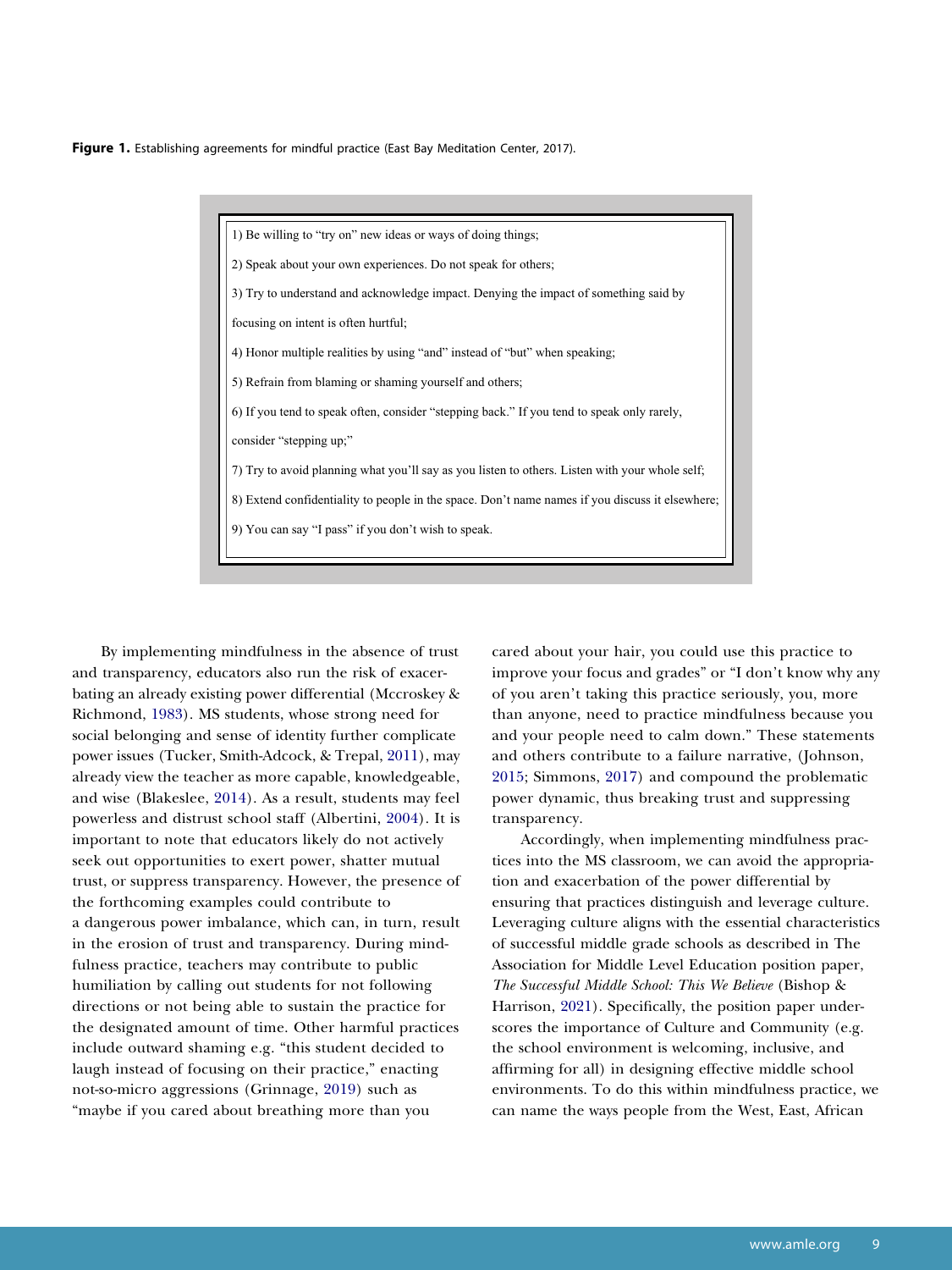and Latinx diaspora find peace and calm. This might mean approaching the practice with humility, bringing in members of the community to support the mindfulness practice, and/or having voices and pictures that reflect the diversity of the classroom space.

<span id="page-7-2"></span>By showing students what their ancestors have done to cultivate a mindfulness practice, we empower, validate, and affirm students' cultural identities while providing a plethora of practices for their individual development. MS operates as a crucial time for identity development, where youth are asking "Who am I?" and "How do I fit in?" (Erikson, [1968\)](#page-10-31). Amplifying cultural identities could help answer those questions and more while also teaching students to honor their ancestral wisdom. Distinguishing, acknowledging, and leveraging culture is crucial in building trust and transparency because without it, mindfulness practices can become a performative gesture, where students may recognize that educators are withholding the truth about the practice.

<span id="page-7-1"></span><span id="page-7-0"></span>Another aspect of establishing trust and transparency within mindfulness is to explicitly provide students with the power to make a choice to opt-in, rather than optout. Providing choice, especially for MS students who are learning autonomy, is crucial to adolescent development (Alley, [2019\)](#page-9-6). When students elect to cultivate their own mindfulness practice, they embody their inherent power. As they develop their practice, students may have difficulty processing some of the emotions that emerge when they go within (Burrows, [2016;](#page-10-32) Himelstein, [2013](#page-10-33)). In these moments, and throughout the school day, we can help create the trust, transparency, and safety needed for students to regard us as someone that can support them with an open-mind and unwavering support. If we are fortunate enough for our students to opt-in to practice, or share their vulnerabilities with us, we can make necessary adjustments to ensure that our practice and instruction does not contribute to students' stress responses. Understanding that the practice is multidimensional, where we can experience a variety of emotions and reactions, we can also honor when students are present but not necessarily invested in pursuing their practice that day.

By listening and honoring the invitation-only process, we can respect our students' humanity and needs, which will provide space to process emotions, examine oppression, heal, and ultimately sustain the energy needed for the work of liberation. In Rachel's classroom, her teacher could say,

"As we turn our attention from our inner landscape to our classroom community, let's take a moment to share out when you felt most alive, present, and grounded in who you are. As we share, listen to what was the same and different for you; listen to what surprised you, and most importantly listen without judgment. What will you bring from this new awareness and reflection to your practice tomorrow, and how can we support you?"

#### **Collaboration and mutuality**

<span id="page-7-4"></span>According to Substance Abuse and Mental Health Services Administration (SAMHSA) ([2014\)](#page-11-13), collaboration and mutuality occur when people place equal importance on all members of the community, with all involved in the planning and decision making, and leveled power differentials. Dismantling the power dynamic between students and adults is not something that comes naturally, but must happen for authentic mindfulness practice to take place. Involving students in the planning and decision making is one way to do this. When implementing and refining mindfulness in the classroom, educators must remember that we learn as much from students as they learn from us. As Dr. Carla Shalaby [\(2017](#page-11-20)), an education scholar and activist wrote, "schools value quiet children over loud ones and operate as though adults are the only teachers in the room" (p. xvi). The new vision for mindfulness highlights the need to validate and affirm student ideas (Gay, [2002](#page-10-15)), rather than brush them off in favor of our own. The goal can and should be to build and maintain mutuality through frequent opportunities to critique and for connection with students collaborating on a fluid process. One study of middle and high school students found that teacher-centered methods such as lectures and video presentations without group discussion alienate students from learning almost half of the school day, leading to decreased engagement and increased distractions (Yair, [2000\)](#page-11-21). Other research has found that engagement and learning improve when MS students are involved in the process (Gewertz, [2019\)](#page-10-34). Open dialogue, feedback, and inquiry also liberate and transform the classroom space by raising consciousness through a mutual effort to understand and practice mindfulness.

<span id="page-7-6"></span><span id="page-7-5"></span><span id="page-7-3"></span>It is imperative that MS educators work collaboratively with students in a trauma-informed way (Von Dohlen et al., [2019](#page-11-22)), but what does it look like when good intentions lead to negative impact? Or when collaboration exists without culturally responsive practice? A key misconception to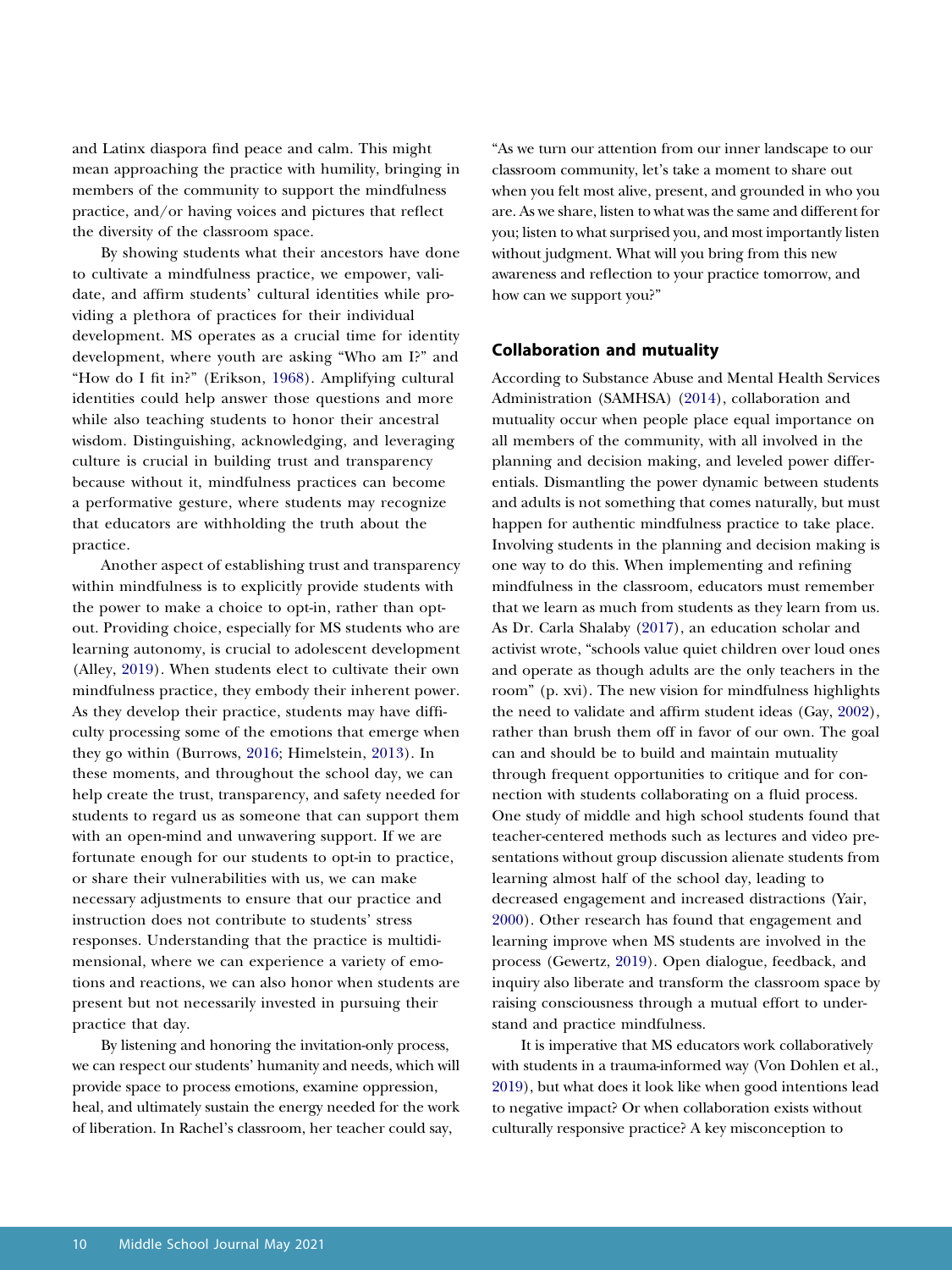<span id="page-8-1"></span>address is the idea that teachers "allow" or "give" students permission to share their feedback and embody their power. If we bring in mindfulness activities to the classroom without first soliciting ideas and input from students, we run the risk of erasure which can result in causing our students harm. Erasure is defined as practices in which a dominant culture attempts to negate, suppress, remove, and in effect rase the culture and existence of groups of people (Williams, [2016](#page-11-23)). In this case, a large group of mostly White educators erases the cultural history from mindfulness practice. For instance, a well-meaning White teacher sees a mindfulness guided meditation on YouTube and decides to play it for students on a Monday morning. By pressing play without inviting student feedback and involvement, they exert their power and fail to acknowledge: 1) that students may not want to engage in a mindfulness practice that once again centers whiteness 2) that many students may already be employing methods of mindful practice, 3) that students may not actually need or want to watch this YouTube video, and 4) the generational legacy of resilience, mindfulness, and cultural greatness their students bring to the space by virtue of who they are inherently. In this example, the intention of the teacher was good, but the impact it had on students mattered more.

Instead of erasing and exacerbating the power differential, we can garner feedback from students and decenter ourselves as educators, while intentionally honoring communal knowledge, strengths, and interests about the individual. With this, all MS students can continue to see and discover the power of co-creating experiences, explore their identity (Erikson, [1968\)](#page-10-31), and <span id="page-8-2"></span>draw on their own cultural wealth (Yosso, [2005](#page-11-24)). For Rachel, this would mean that she was involved in every aspect of the process, giving feedback to her teacher along the way, making the practice collaborative and far more comprehensive (Gay, [2010\)](#page-10-16). In time, Rachel may ask her teacher to implement practices she likes as part of the class' mindfulness experience. This might include culturally informed guided meditations or the use of Black voices during a breathing exercise (see [Figure 2](#page-8-0)  for more examples).

It is equally important that educators are open to student feedback without becoming defensive. The process of becoming mindful is an on-going learning experience for everyone involved. We cannot assume we will get it right the first time. We must look to our students to inform how and where the practice unfolds each day. For example, at the conclusion of mindful practice, educators can say, "how did you feel about the way I started, encouraged, or closed our practice? What would you like me to continue to do? What would you like me to change or stop doing?" By modeling true listening and decentering ourselves, we show students that we want to honor our intentions by evaluating the impact of our actions, and empower the community over the self. After all, when we invite our students to be a part of shaping their mindfulness experiences, they develop practices to employ on well beyond their time in our classrooms. And that is the goal: we want our students to use the tool of mindfulness to create equanimity in their lives as they strive to be successful academically, socially, and emotionally.



Albums like "Stay Free" or " Self-Care Package" by Londrelle which are R&B and

Soul guided meditation albums;

- The Black Lives Matter guided meditation by Dr. Candice Nicole;
- "Meditation Mix-Tape for Kids" by Shelah Marie;
- "Wheels of Light" by Beautiful Chorus;
- <span id="page-8-0"></span>Rza's "Guided Meditation.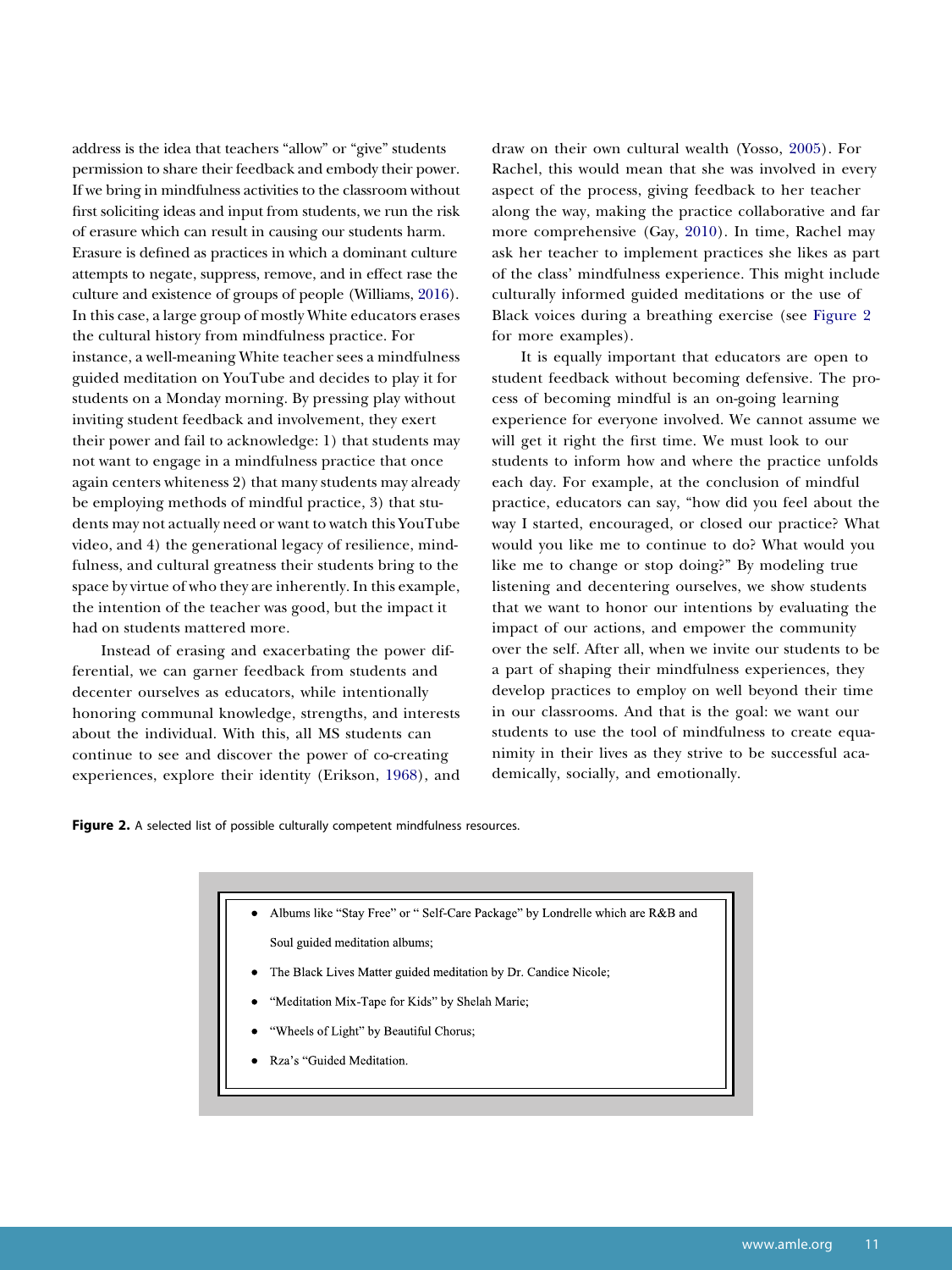# **Conclusion**

With this new vision in mind, we can re-imagine what Rachel's experience could be. If Rachel attended a school that acknowledged, affirmed, and validated the experiences of students in a culturally responsive and traumainformed way, the morning would look very different. With equity in mind, educators would re-imagine school so that they designed every experience, starting on the bus in the early morning and ending once she safely returns to her home, to support Rachel's social, emotional and physical well-being. She is part of the planning for the morning mindfulness activity and excited to enter a space that values, sees, and hears her. She works with her classmates and teacher to advocate for the morning mindfulness practice, develop her own toolbelt of strategies, and use them when needed. She knows the reasons and history behind breathing exercises and connects it to her cultural and ancestral wisdom. She understands the way mindfulness practices promotes her own healing, and she may choose to practice mindfulness on her own terms, at school and elsewhere. Finally, when Rachel elects to take a moment to bring her awareness to the present, she uses mindfulness in a way that honors her inner strength.

By situating school-based mindfulness practice within the tenets of CRP and SAMHSA's principles of safety, trustworthiness and transparency, and collaboration and mutuality, there is an incredible opportunity to create meaningful experiences for students from diverse backgrounds to engage mindfulness practices in the MS setting. In this regard, the practice becomes affirming, liberatory, and empowering. As educators who want the best for our students, we must interrogate the whitewashed version of current mindfulness practices, while unpacking the cultural appropriation, weaponization, silencing, and erasure that may occur in our classrooms.

**As educators who want the best for our students, we must interrogate the whitewashed version of current mindfulness practices, while unpacking the cultural appropriation, weaponization, silencing, and erasure that may occur in our classrooms.** 

We can also implement these practices ourselves, and invite other school staff to engage as well. In doing so, we believe that teachers in middle schools across the country will begin the necessary journey toward more equitable,

<span id="page-9-7"></span>responsive, and empowering school-based mindfulness practice while leaning into the Culture & Community characteristics of *The Successful Middle School* to create a school community that is welcoming, inclusive, and affirming for all (Bishop & Harrison, [2021\)](#page-9-1). After all, middle school is the perfect place to do this as this period is a crucial developmental time between childhood and adulthood, characterized by significant developmental transitions. Angel Kyodo Williams ([2002\)](#page-11-25) wrote that there is a freedom spot in our brains, where mindfulness can help to heal the pain inflicted by domination and oppression. Educators can use mindfulness to create safe spaces, for all students, to process emotions, examine oppression, heal, and ultimately sustain the energy needed for liberation. We invite MS educators to analyze their current classroom mindfulness practices and ensure that existing strategies are not causing harm to students. It is critical to unlearn and reject the pervasive ways of asking students to be mindful and instead adopt a new vision that infuses culturally responsive practices and traumainformed care, with equity at the center.

# **ORCID**

Addison Duane http://orcid.org/0000-0002-0105-1235 Lauren C. Mims D http://orcid.org/0000-0002-4801-5311

### **References**

- <span id="page-9-5"></span>Albertini, V. L. ([2004](#page-6-1)). Racial mistrust among immigrant minority students. *Child and Adolescent Social Work Journal*, *21*(4), 311–331. doi:[10.1023/b:casw.0000035219.41710.0f](http://dx.doi.org/10.1023/b:casw.0000035219.41710.0f)
- <span id="page-9-6"></span>Alley, K. M. [\(2019\)](#page-7-0). Fostering middle school students' autonomy to support motivation and engagement. *Middle School Journal*, *50*(3), 5–14. doi:[10.1080/00940771.2019.1603801](http://dx.doi.org/10.1080/00940771.2019.1603801)
- <span id="page-9-3"></span>Alvarez, A. [\(2020](#page-3-0)). Seeing race in the research on youth trauma and education: A critical review. *Review of Educational Research*, *90*(5), 583–626. doi:[10.3102/0034654320938131](http://dx.doi.org/10.3102/0034654320938131)
- <span id="page-9-1"></span>Bishop, P. A., & Harrison, L. M. ([2021](#page-1-0)). *The successful middle school: This we believe*. Association for Middle Level Education.
- <span id="page-9-4"></span>Blakeslee, E. [\(2014,](#page-6-2) May 19). *Power differentials*. Contemporary Racism. Retrieved from [http://contemporaryracism.org/2541/](http://contemporaryracism.org/2541/power-differentials/) [power-differentials/.](http://contemporaryracism.org/2541/power-differentials/)
- <span id="page-9-0"></span>Bottiani, J. H., Bradshaw, C. P., & Mendelson, T. ([2014](#page-1-1)). Promoting an equitable and supportive school climate in high schools: The role of school organizational health and staff burnout. *Journal of School Psychology*, *52*(6), 567–582. doi:[10.1016/j.jsp.2014.09.003](http://dx.doi.org/10.1016/j.jsp.2014.09.003)
- <span id="page-9-2"></span>Britton, W. B., Lepp, N. E., Niles, H. F., Rocha, T., Fisher, N. E., & Gold, J. S. [\(2014\)](#page-1-2). A randomized controlled pilot trial of classroom-based mindfulness meditation compared to an active control condition in sixth-grade children. *Journal of School Psychology*, *52*(3), 263–278. doi:[10.1016/j.jsp.2014.03.002](http://dx.doi.org/10.1016/j.jsp.2014.03.002)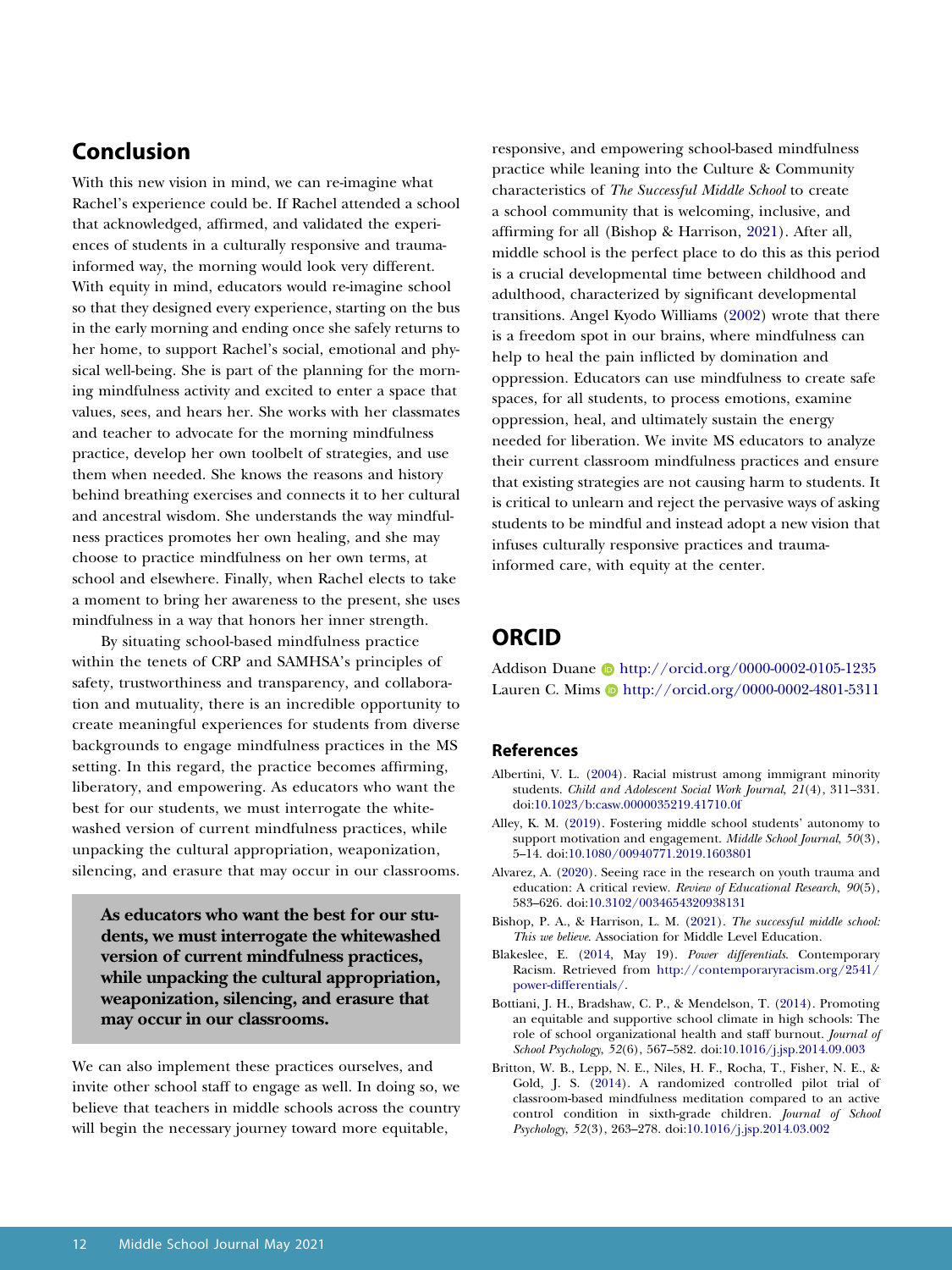- <span id="page-10-27"></span>Brown, P. L. [\(2007,](#page-5-0) June 16). *In the classroom, a new focus on quieting the mind*. The New York Times. Retrieved from [https://www.nytimes.](https://www.nytimes.com/2007/06/16/us/16mindful.html?auth=login-google) [com/2007/06/16/us/16mindful.html?auth=login-google](https://www.nytimes.com/2007/06/16/us/16mindful.html?auth=login-google).
- <span id="page-10-32"></span>Burrows, L. [\(2016\)](#page-7-1). Safeguarding mindfulness meditation for vulnerable college students. *Mindfulness*, *7*(1), 284–285. doi:[10.1007/](http://dx.doi.org/10.1007/s12671-015-0434-3)  [s12671-015-0434-3](http://dx.doi.org/10.1007/s12671-015-0434-3)
- <span id="page-10-1"></span>Carsley, D., Khoury, B., & Heath, N. L. ([2018\)](#page-1-3). Effectiveness of mind-<br>fulness interventions for mental health in schools: mental health in schools: A comprehensive meta-analysis. *Mindfulness*, *9*(3), 693–707. doi:[10.1007/s12671-017-0839-2](http://dx.doi.org/10.1007/s12671-017-0839-2)
- <span id="page-10-10"></span>Chafouleas, S. M., Johnson, A. H., Overstreet, S., & Santos, N. M. ([2015\)](#page-3-1). Toward a blueprint for trauma-informed service delivery in schools. *School Mental Health*, *8*(1), 144–162. doi:[10.1007/s12310-015-9166-8](http://dx.doi.org/10.1007/s12310-015-9166-8)
- <span id="page-10-12"></span>Copeland, W. E., Keeler, G., Angold, A., & Costello, E. J. [\(2007\)](#page-3-2). Traumatic events and posttraumatic stress in childhood. *Archives of General Psychiatry.*, *64*(5), 577–584. doi:[10.1001/archpsyc.64.5.577](http://dx.doi.org/10.1001/archpsyc.64.5.577)
- <span id="page-10-26"></span>Dheden, T. [\(2020](#page-5-1), February 18). *'Tibetan singing bowls' are not Tibetan. Sincerely, a Tibetan person*. Toronto Star. Retrieved from [https://www.](https://www.thestar.com/opinion/contributors/2020/02/18/tibetan-singing-bowls-are-not-tibetan-sincerely-a-tibetan-person.html?fbclid=IwAR1G1VwjYiuvgG5bL7ro5Voc07IBUg1hMOwERZFkObGYqua6QnjphIL7Cew)  [thestar.com/opinion/contributors/2020/02/18/tibetan-singing](https://www.thestar.com/opinion/contributors/2020/02/18/tibetan-singing-bowls-are-not-tibetan-sincerely-a-tibetan-person.html?fbclid=IwAR1G1VwjYiuvgG5bL7ro5Voc07IBUg1hMOwERZFkObGYqua6QnjphIL7Cew)[bowls-are-not-tibetan-sincerely-a-tibetan-person.html?fbclid=](https://www.thestar.com/opinion/contributors/2020/02/18/tibetan-singing-bowls-are-not-tibetan-sincerely-a-tibetan-person.html?fbclid=IwAR1G1VwjYiuvgG5bL7ro5Voc07IBUg1hMOwERZFkObGYqua6QnjphIL7Cew) [IwAR1G1VwjYiuvgG5bL7ro5Voc07IBUg1hMOwERZFkObGYqua6Q](https://www.thestar.com/opinion/contributors/2020/02/18/tibetan-singing-bowls-are-not-tibetan-sincerely-a-tibetan-person.html?fbclid=IwAR1G1VwjYiuvgG5bL7ro5Voc07IBUg1hMOwERZFkObGYqua6QnjphIL7Cew)  [njphIL7Cew](https://www.thestar.com/opinion/contributors/2020/02/18/tibetan-singing-bowls-are-not-tibetan-sincerely-a-tibetan-person.html?fbclid=IwAR1G1VwjYiuvgG5bL7ro5Voc07IBUg1hMOwERZFkObGYqua6QnjphIL7Cew)
- <span id="page-10-0"></span>Durlak, J. A., Weissberg, R. P., Dymnicki, A. B., Taylor, R. D., & Schellinger, K. ([2011](#page-1-4)). The impact of enhancing students' social and emotional learning: A meta-analysis of school-based universal interventions. *Child Development*, *82*(1), 405–432.
- East Bay Meditation Center. (2017, May 27). *Agreements for multicultural interactions at EBMC*. East Bay Meditation Center. Retrieved from [https://eastbaymeditation.org/2017/05/agreements-for](https://eastbaymeditation.org/2017/05/agreements-for-multicultural-interactions/)[multicultural-interactions/](https://eastbaymeditation.org/2017/05/agreements-for-multicultural-interactions/)
- <span id="page-10-22"></span>Edwards, S. [\(2015](#page-5-2)). Active learning in the middle grades classroom: Overcoming the barriers to implementation. *Middle Grades Research Journal*, *10*(1), 65–81. [https://proxy.lib.wayne.edu/login?url=](https://proxy.lib.wayne.edu/login?url=https://www.proquest.com/scholarly-journals/active-learning-middle-grades-classroom/docview/1691158167/se-2?accountid=14925) [https://www.proquest.com/scholarly-journals/active-learning-mid](https://proxy.lib.wayne.edu/login?url=https://www.proquest.com/scholarly-journals/active-learning-middle-grades-classroom/docview/1691158167/se-2?accountid=14925)  [dle-grades-classroom/docview/1691158167/se-2?accountid=14925](https://proxy.lib.wayne.edu/login?url=https://www.proquest.com/scholarly-journals/active-learning-middle-grades-classroom/docview/1691158167/se-2?accountid=14925)

<span id="page-10-31"></span>Erikson, E. H. ([1968\)](#page-7-2). *Identity: Youth and crisis*. Norton & Co.

- <span id="page-10-2"></span>Felver, J. C., Celis-de Hoyos, C. E., Tezanos, K., & Singh, N. N. [\(2016\)](#page-1-5). A systematic review of mindfulness-based interventions for youth in school settings. *Mindfulness*, *7*(1), 34–45. doi:[10.1007/s12671-015-0389-4](http://dx.doi.org/10.1007/s12671-015-0389-4)
- <span id="page-10-17"></span>Fuchs, C., Lee, J. K., Roemer, L., & Orsillo, S. M. [\(2013](#page-4-0)). Using mindfulness- and acceptance-based treatments with clients from nondominant cultural and/or marginalized backgrounds: Clinical considerations, meta-analysis findings, and introduction to the special series. *Cognitive and Behavioral Practice*, *20*(1), 1–12. doi:[10.1016/j.cbpra.2011.12.004](http://dx.doi.org/10.1016/j.cbpra.2011.12.004)
- <span id="page-10-15"></span>Gay, G. [\(2002](#page-3-3)). Preparing for culturally responsive teaching. *Journal of Teacher Education*, *53*(2), 106–116. doi:[10.1177/](http://dx.doi.org/10.1177/0022487102053002003) [0022487102053002003](http://dx.doi.org/10.1177/0022487102053002003)
- <span id="page-10-16"></span>Gay, G. ([2010\)](#page-3-4). *Culturally responsive teaching: Theory, research, and practice*. Teachers College.
- <span id="page-10-24"></span>Germer, C. K. ([2014](#page-5-3)). *The mindful path to self-compassion: Freeing yourself from destructive thoughts and emotions*. The Guilford Press.
- <span id="page-10-34"></span>Gewertz, C. ([2019](#page-7-3)). *How much should teachers talk in the classroom? much less, some say*. Education Week. Retrieved from [https://www.](https://www.edweek.org/ew/articles/2019/12/11/how-much-should-teachers-talk-in-the.html) [edweek.org/ew/articles/2019/12/11/how-much-should-teachers](https://www.edweek.org/ew/articles/2019/12/11/how-much-should-teachers-talk-in-the.html)  [-talk-in-the.html](https://www.edweek.org/ew/articles/2019/12/11/how-much-should-teachers-talk-in-the.html)
- <span id="page-10-29"></span>Grinnage, C. [\(2019,](#page-6-3) March). Why microaggressions aren't so micro [Video]. TED. Retrieved from [https://www.ted.com/talks/whit](https://www.ted.com/talks/whitney_grinnage_cassidy_why_microaggressions_aren_t_so_micro) [ney\\_grinnage\\_cassidy\\_why\\_microaggressions\\_aren\\_t\\_so\\_micro](https://www.ted.com/talks/whitney_grinnage_cassidy_why_microaggressions_aren_t_so_micro).
- <span id="page-10-20"></span>Haines, S. [\(2019\)](#page-4-1). *The politics of trauma: Somatics, healing, and social justice*. North Atlantic Books.
- <span id="page-10-33"></span>Himelstein, S. [\(2013\)](#page-7-1). *Mindfulness-based approach to working with highrisk adolescents*. Taylor & Francis Ltd.
- <span id="page-10-23"></span>Howe, C., & Zachariou, A. ([2019](#page-5-4)). Small-group collaboration and individual knowledge acquisition: The processes of growth during adolescence and early adulthood. *Learning and Instruction*, *60*, 263–274. doi:[10.1016/j.learninstruc.2017.10.007](http://dx.doi.org/10.1016/j.learninstruc.2017.10.007)
- <span id="page-10-18"></span>Ivers, N. N., Johnson, D. A., Clarke, P. B., Newsome, D. W., & Berry, R. A. [\(2016\)](#page-4-2). The relationship between mindfulness and multicultural counseling competence. *Journal of Counseling & Development*, *94*(1), 72–82. doi:[10.1002/jcad.12063](http://dx.doi.org/10.1002/jcad.12063)
- <span id="page-10-30"></span>Johnson, L. P. ([2015\)](#page-6-4). The status that troubled me: Re-examining work with black boys through a culturally sustaining pedagogical framework. *Urban Education*, *52*(5), 561–584. doi:[10.1177/](http://dx.doi.org/10.1177/0042085915618717)  [0042085915618717](http://dx.doi.org/10.1177/0042085915618717)
- <span id="page-10-3"></span>Jordan, W. J. [\(2010\)](#page-2-0). Defining equity: Multiple perspectives to analyzing the performance of diverse learners. *Review of Research in Education*, *34*(1), 142–178. doi:[10.3102/0091732X09352898](http://dx.doi.org/10.3102/0091732X09352898)
- <span id="page-10-4"></span>Kabat-Zinn, J. [\(2003\)](#page-2-1). Mindfulness-based interventions in context: Past, present, and future. *Clinical Psychology: Science and Practice*, *10*(2), 144–156. doi:[10.1093/clipsy.bpg016](http://dx.doi.org/10.1093/clipsy.bpg016)
- <span id="page-10-7"></span>Kaler-Jones, C. [\(2020\)](#page-2-2). *When SEL is used as another form of policing communities for just schools fund. Medium*. Retrieved from [https://](https://medium.com/@justschools/when-sel-is-used-as-another-form-of-policing-fa53cf85dce4) [medium.com/@justschools/when-sel-is-used-as-another-form-of](https://medium.com/@justschools/when-sel-is-used-as-another-form-of-policing-fa53cf85dce4)[policing-fa53cf85dce4](https://medium.com/@justschools/when-sel-is-used-as-another-form-of-policing-fa53cf85dce4)
- <span id="page-10-11"></span>Kataoka, S. H., Vona, P., Acuna, A., Jaycox, L., Escudero, P., Rojas, C., … Stein, B. [\(2018\)](#page-3-5). Applying a trauma informed school systems approach: Examples from school community-academic partnerships. *Ethnicity & Disease*, *28*(2), 417–426. doi:[10.18865/ed.28.S2.417](http://dx.doi.org/10.18865/ed.28.S2.417)
- <span id="page-10-13"></span>Kelly, A., & Garland, E. L. ([2016](#page-3-6)). Trauma-informed mindfulness-based stress reduction for female survivors of interpersonal violence: Results from a stage I RCT. *Journal of Clinical Psychology*, *72*(4), 311–328. doi:[10.1002/jclp.22273](http://dx.doi.org/10.1002/jclp.22273)
- <span id="page-10-14"></span>Ladson-Billings, G. ([1994](#page-3-7)). *The dreamkeepers: Successful teachers of African American children*. San Francisco, CA: Jossey-Bass.
- <span id="page-10-21"></span>Ladson-Billings, G. [\(2000\)](#page-4-3). Fighting for our lives: Preparing teachers to teach African American students. *Journal of Teacher Education*, *51*(3), 206–214. doi:[10.1177/0022487100051003008](http://dx.doi.org/10.1177/0022487100051003008)
- <span id="page-10-6"></span>Madda, M. J. ([2019](#page-2-3), June 1). *Dena Simmons: Without context, social-emotional learning can Backfire*. EdSurge. Retrieved from [https://www.edsurge.com/news/2019-05-15-dena-simmons](https://www.edsurge.com/news/2019-05-15-dena-simmons-without-context-social-emotional-learning-can-backfire)[without-context-social-emotional-learning-can-backfire.](https://www.edsurge.com/news/2019-05-15-dena-simmons-without-context-social-emotional-learning-can-backfire)
- <span id="page-10-25"></span>Matthes, E. H. [\(2018\)](#page-5-5). Cultural appropriation and oppression. *Philosophical Studies*, *176*(4), 1003–1013. doi:[10.1007/s11098-018-1224-2](http://dx.doi.org/10.1007/s11098-018-1224-2)
- <span id="page-10-28"></span>Mccroskey, J. C., & Richmond, V. P. ([1983\)](#page-6-5). Power in the classroom I: Teacher and student perceptions. *Communication Education*, *32*  (2), 175–184. doi:[10.1080/03634528309378527](http://dx.doi.org/10.1080/03634528309378527)
- <span id="page-10-9"></span>Menschner, C., & Maul, A. [\(2016\)](#page-3-8). *Key ingredients for successful trauma-informed care implementation*. Center for Health Care Strategies. Retrieved from [https://www.samhsa.gov/sites/default/files/programs\\_campaigns/](https://www.samhsa.gov/sites/default/files/programs_campaigns/childrens_mental_health/atc-whitepaper-040616.pdf)  [childrens\\_mental\\_health/atc-whitepaper-040616.pdf](https://www.samhsa.gov/sites/default/files/programs_campaigns/childrens_mental_health/atc-whitepaper-040616.pdf)
- <span id="page-10-8"></span>Pascale, C.-M. ([2019](#page-2-4)). The weaponization of language: Discourses of rising right-wing authoritarianism. *Current Sociology*, *67*(6), 898–917. doi:[10.1177/0011392119869963](http://dx.doi.org/10.1177/0011392119869963)
- <span id="page-10-5"></span>Patricio, M. ([2020,](#page-2-5) January 16). *How mindfulness became a billion dollar industry*. Medium. Retrieved from [https://medium.com/@marcodpa](https://medium.com/@marcodpatricio/how-mindfulness-became-a-billion-dollar-industry-61acb50fd436)  [tricio/how-mindfulness-became-a-billion-dollar-industry](https://medium.com/@marcodpatricio/how-mindfulness-became-a-billion-dollar-industry-61acb50fd436)  [-61acb50fd436](https://medium.com/@marcodpatricio/how-mindfulness-became-a-billion-dollar-industry-61acb50fd436).
- <span id="page-10-19"></span>Perera-Diltz, D. M., & Greenidge, W. L. [\(2018\)](#page-4-2). Mindfulness techniques to promote culturally appropriate engagement. *Journal of Creativity in Mental Health*, *13*(4), 490–504. doi:[10.1080/](http://dx.doi.org/10.1080/15401383.2018.1459215) [15401383.2018.1459215](http://dx.doi.org/10.1080/15401383.2018.1459215)